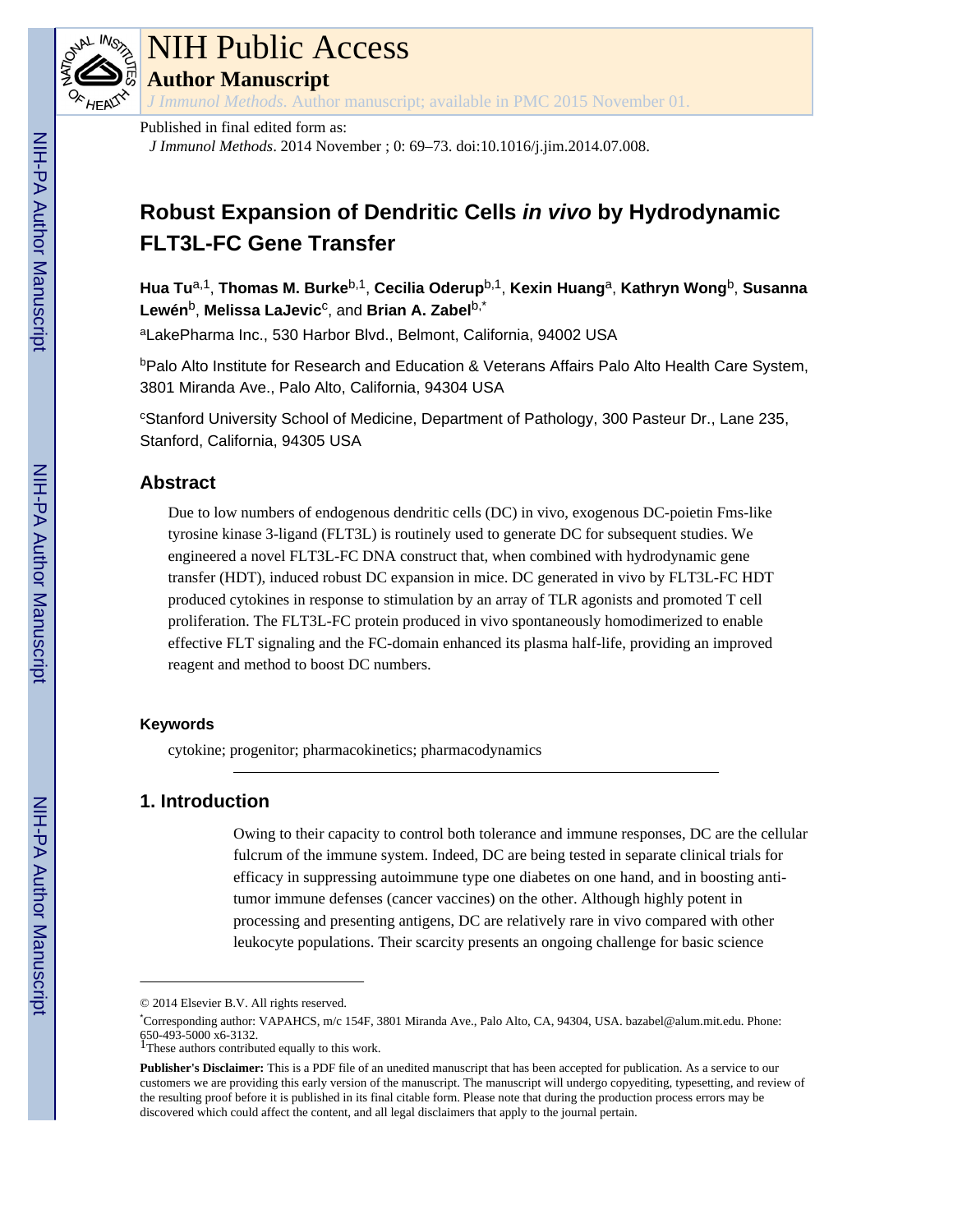research in defining their myriad properties, as well as in developing therapeutic DC for testing in preclinical disease models.

To generate clinically or experimentally useful numbers of DC, investigators routinely use standardized protocols [1] to culture and stimulate DC proliferation *in vitro* with DCpoietins, typically FLT3L [2-4] or a combination of interleukin-4 (IL-4) and granulocytemacrophage colony stimulating factor (GM-CSF) [5]. Certain cytokine combinations can drive the generation of DC subsets with specific functional properties: for example, transforming growth factor-beta (TGF-β), M-CSF and IL-4 combine to generate tolerogenic DC from human cord blood monocytes [6,7]. FLT3L used alone generates bone marrow cultured DC that share many features with freshly isolated DC from normal mice, including morphology, surface marker expression, and production of inflammatory mediators in response to stimulation [8].

Due to its short plasma half-life (1.4 h following 10 μg i.p. injection, Fig. 1A); note a slightly longer  $t_{1/2}$  of 5.2 h following 5 μg FLT3L injected i.m. was reported[9]), repeated daily injections with recombinant FLT3L protein [10] or implantation of FLT3L-secreting tumor cells [11] is necessary to achieve sufficient levels of FLT3L for effective DC expansion in vivo. Limitations to these approaches include expense and labor for the former, or generating DC in the context of rapidly growing tumors that can secrete factors and alter DC function [12], for the latter. We therefore sought to engineer FLT3L to extend its in vivo half-life, and then combine this improved reagent with a simple and cost-effective recombinant DNA-based overexpression method (hydrodynamic gene transfer) to effectively boost DC numbers in vivo.

## **2. Material and methods**

#### **2.1. Mice and animal care**

Eight week-old C57Bl/6 female mice were purchased from Jackson Laboratories (Bar Harbor, ME, USA) and used for all experiments. All experiments and procedures were approved by the Institutional Animal Use and Care Committee.

#### **2.2 Hydrodynamic gene transfer**

Mouse FLT3L and FLT3L-FC chimera were cloned into pLEV113 DNA vector (LakePharma, Inc.; Belmont, CA, USA) for mammalian gene expression in vivo. HDT was performed as previously described [13,14]. In brief, plasmid DNA was diluted in 2 ml physiological saline solution and rapidly injected *i.v.* (tail vein) in 3-5s.

#### **2.3 Pharmacokinetic analysis by ELISA for human FC and FLT3L**

Mice were injected with 10μg of either FLT3L (Peprotech; Oak Park, CA) or FLT3L-FC (LakePharma, Inc., Belmont, CA, USA) protein *i.p.* in PBS, or 10μg FLT3L-FC DNA by HDT. Blood plasma was collected at various time points and levels of FLT3L and FLT3L-FC protein determined by mouse FLT3L ELISA (R&D Systems; Minneapolis, MN, USA) per manufacturer's protocol.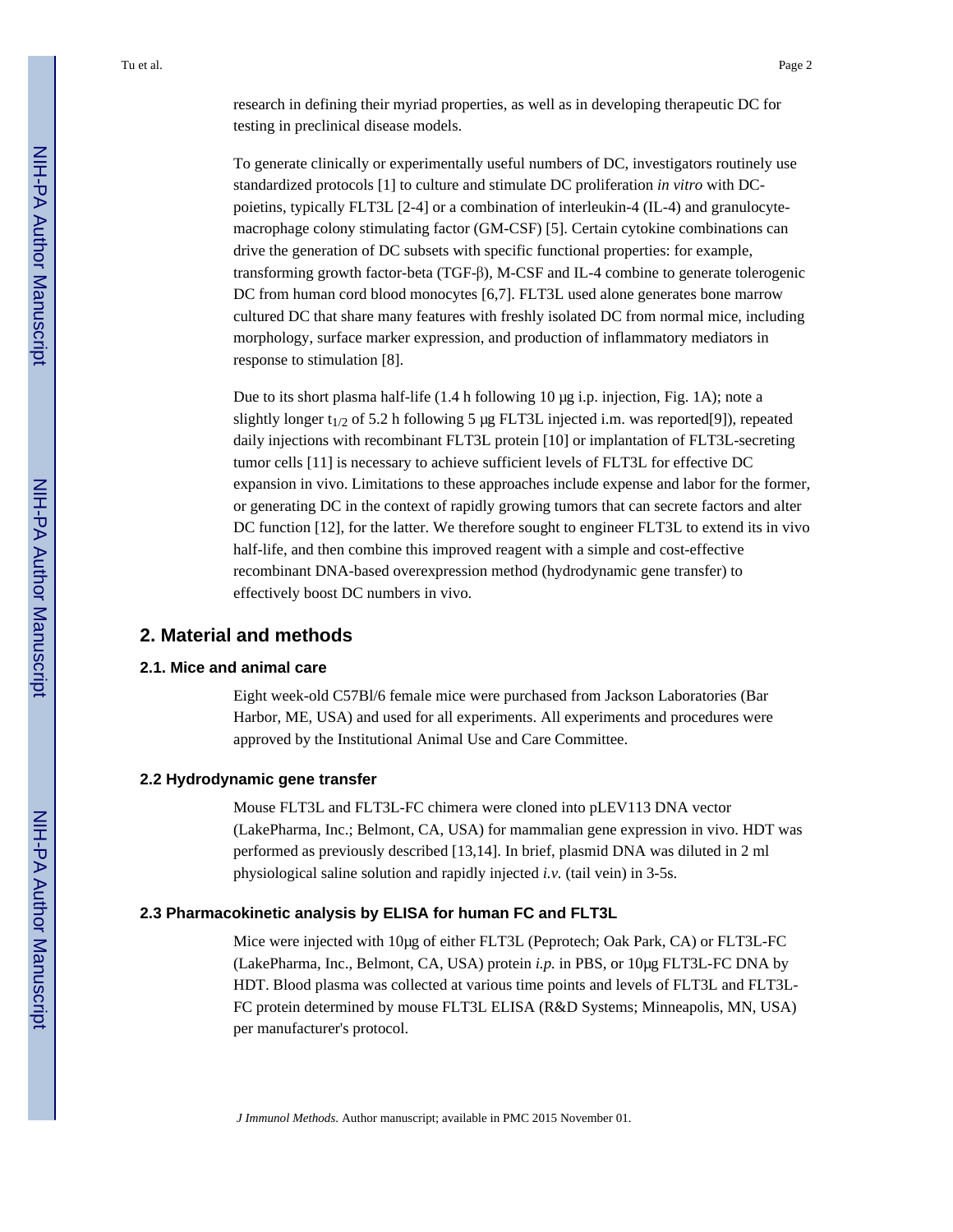#### **2.4 Western Blot**

Mice were injected with human FC-control or FLT3L-FC chimera DNA by HDT. Twelve days post-HDT, blood plasma was collected and proteins separated via SDS-PAGE. Western blot was performed using anti-mouse FLT3L antibody (R&D Systems; Minneapolis, MN, USA) and images captured using Odyssey software (LI-COR Biosciences; Lincoln, NE, USA).

#### **2.5 Tissue harvest and flow cytometry**

Mice were injected with human FC-control or FLT3L-FC vector by HDT, or *s.c.* with  $5\times10^6$ FLT3L-secreting B16 melanoma cells. 12 days post-injection, mice were euthanized by CO2 asphyxiation. Inguinal lymph nodes and spleen were collected, processed for single cell isolation, counted by hemocytometry (trypan blue exclusion to identify live cells), and stained for flow cytometry analysis. The following antibodies were used: biotinylated lineage marker antibodies (CD3, CD19, Ter119, Ly-6G/C, and NK1.1), anti-CD11c, - MHCII, -PDCA1, -CD11b, -CD8α, -CD80, -CD86. Flow cytometry was performed using FACSDiva software on a LSRII (BD Biosciences; San Jose, CA, USA) and analyzed using FlowJo software (Tree Star, Inc.; Ashland, OR, USA).

#### **2.6 Cell isolation for functional studies**

DC were isolated from spleen, mesenteric lymph nodes and peripheral lymph nodes by positive selection of CD11c+ cells using CD11c MicroBeads (Miltenyi Biotec, Bergisch Gladbach, Germany), according to the manufacturer's instructions. CD11 $c$ + DC were further separated into total cDC as Lin (CD3 CD19, Ter119, Ly6G/C, NK1.1)-CD11c+MHCII +PDCA1- using a FACSAria. pDC were isolated using plasmacytoid dendritic cell isolation kit II (Miltenyi Biotec, Bergisch Gladbach, Germany). Spleen CD4<sup>+</sup> T cells were isolated by negative selection using CD4+ T cell isolation kit II (Miltenyi Biotec, Bergisch Gladbach, Germany).

#### **2.7 Cell culture and CFSE labeling**

DC  $(2 \times 10^6 \text{ cells/ml})$  were cultured in complete RPMI 1640 supplemented with 10% FCS alone or in the presence of R837 (0.5 μg/ml), LPS (5 μg/ml), CpGA-ODN1585 (5 μg/ml), or polyinosinic:polycytidylic acid [poly(I:C); 5 μg/ml] (all from InvivoGen, San Diego, CA). Cytokine secretion was determined at 20 h of culture by ELISA. For co-culture experiments, MACS purified (Miltenyi Biotech, San Diego, CA, USA) CD4+ T cells were labeled with CFSE (1 μM; R&D Systems; Minneapolis, MN, USA) for 5 min at RT, followed by extensive washing in complete RPMI 1640, prior to culture. DC were cultured at a ratio of 1:20 with CD4+ T cells  $(1.25 \times 10^5 \text{/ml})$  in the presence of anti-CD3 (1 µg/ml). Cells were collected on day 3 of culture and stained with CD4 antibody for detection of T cells and analyzed by Flow cytometry using FACSDiva Software on an LSRII (BD Biosciences; San Jose, CA, USA).

#### **2.8 ELISA**

The following reagents were used for ELISA: mouse IL-6 ELISA set, mouse IL-12p40 ELISA set, (BD Biosciences; San Jose, CA, USA). IFN-α ELISA was performed using anti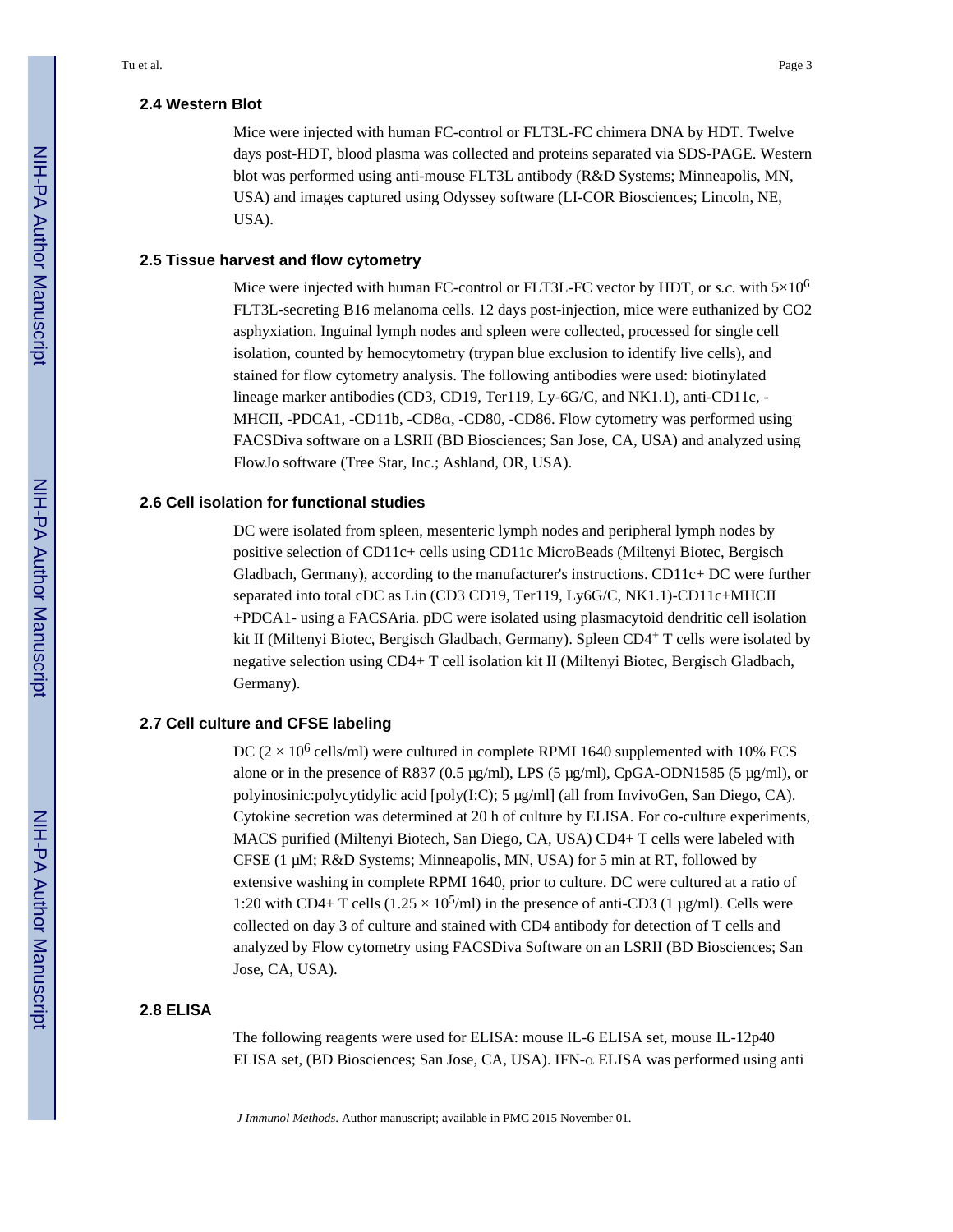μ–IFNα (Rmma-1) as capture Ab and rabbit-PAb against μ–IFN-α for detection (PBL InterferonSource, Piscataway, NJ, USA).

#### **3. Results and Discussion**

To improve DC expansion in vivo, we first sought to enhance the pharmacokinetics of FLT3L. While others have reported success with FLT3L incorporation into a sustainedrelease polaxamer-based matrices [9], we pursued cytokine fusion to human immunoglobulin FC to prolong plasma half-life, as reported for G-CSF [15]. Indeed, the C<sub>max</sub> of engineered chimeric mouse FLT3L-human FC (IgG<sub>1</sub> isotype, FLT3L-FC) was ∼5fold higher than FLT3L, the t<sub>1/2</sub> was extended ∼16-fold, and the total cytokine exposure over 24 h (AUC<sub>0→24</sub>) was ∼32-fold higher than unmodified FLT3L (Fig. 1 A).

We next added hydrodynamic gene transfer (HDT), where plasmid DNA is rapidly injected (3-5 s) i.v. by tail vein in a large volume (2 ml) of isotonic buffer[13]. The supraphysiologic venous pressure drives hepatocyte uptake of DNA and transient protein overexpression [13,14]. A strong constitutively active mammalian promoter (in this case, elongation factor 1α) is necessary for high level gene expression by HDT (H.T. unpublished observations). FLT3L-FC protein expression following HDT peaked on day 6 with a C*max* of 42.6 μg /ml plasma, ∼7-fold higher than the C*max* following recombinant protein injection (10 μg), and the levels were durable and remained elevated for at least 12 days with a post- $C_{max} t_{1/2}$  of 34.3 h (Fig. 1 A). Following FLT3L-FC HDT, cytokine exposure over 12 days ( $AUC_{0\rightarrow 288}$ ) was vastly higher (∼140-fold) than the extrapolated exposure following daily dosing (10 μg) with unmodified FLT3L protein.

Due to the importance of dimeric FLT3L in binding to FLT3 to trigger receptor dimerization and autophosphorylation [16,17], we investigated the quaternary structure of engineered FLT3L-FC. While endogenous FLT3L is a non-covalently-linked homodimer, the cysteines present in the engineered FC domain of FLT3L-FC are predicted to enable spontaneous assembly into covalently-linked (FC-disulfide-FC) stabilized homodimers, similar to G-CSF-FC [15]. Indeed, by western analysis FLT3L-FC formed disulfide-bonded homodimers that were reduced in the presence of p-mercaptoethanol (Fig. 1B). The reduced monomer has a predicted  $M_r$  of 44 kDa; the apparent  $M_r$  of the protein was ~50 and 35 kD due to glycosylation (Fig. 1B) [18]. FLT3L-FC expressed in vivo by HDT in plasma was also a covalently-linked homodimer (Fig. 1B); the bulk of plasma FLT3L-FC (∼70%) was ∼50 kDa under reducing conditions. Thus the engineered FC domain likely stabilizes the FLT3L-FC homodimer to enable efficient FLT3 signaling.

Splenomegaly is a simple pharmacodynamic (PD) readout for the in vivo effects of leukocyte-targeted growth factors such as FLT3L [10]. We investigated the PD profile of various doses of FLT3L-FC DNA administered by HDT. Just 1-10 μg of DNA induced a 4-5-fold increase in spleen size and splenocyte numbers by day 12 post-HDT, with an  $EC_{50}$ of 0.1 μg (Fig. 1C).

We next assessed the expansion of two basic DC subsets:  $CD11<sup>chi</sup>MLClI<sup>+</sup>$  conventional DC (cDC) and CD11cintPDCA1+ plasmacytoid DC (pDC) in the spleen and lymph nodes. We compared the in vivo efficacy of our platform technology (engineered cytokine FLT3L-FC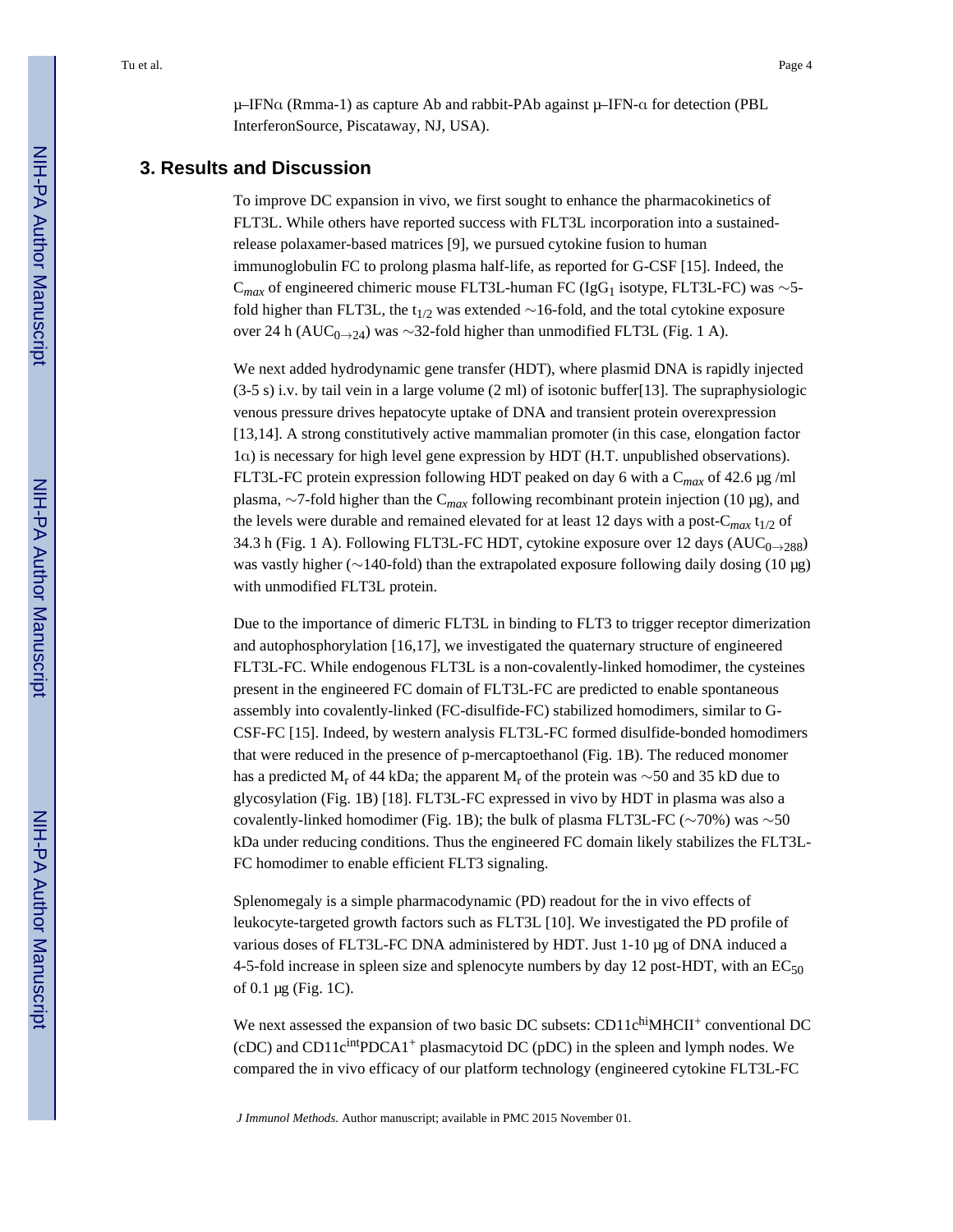Tu et al. Page 5

DC expanded by HDT or FLT3L-secreting tumors expressed low levels of CD80 and CD86, and intermediate levels of MHC class II, consistent with an immature DC phenotype (Fig. 1E). To analyze the subsets of cDC expanded by FLT3L-FC HDT, we used CD11b and CD8α to define myeloid DC (CD11b+CD8α-, known for enhanced phagocytic activity and Th2 priming) and lymphoid DC (CD11b-CD8α+, characterized by maintenance of selfantigenic immune tolerance in the steady state, and reduced phagocytic activity and Th1 priming in the activated state). Most of the cDC expanded by FLT3L-FC HDT and by FLT3L-secreting tumors were CD11b+CD8α- (∼60%), and 10-20% were CD11b-CD8α+ (Fig. 1E).

We next assessed the functional activity of DC expanded by FLT3L-FC HDT. First we purified cDC and pDC and evaluated cytokine production in response to an array of TLR ligands. cDC produced significant levels of IL-12p40 and IL-6 following CpGA (TLR9 agonist) stimulation (Fig. 2A). LPS (TLR4 agonist) triggered a similar response, although with reduced amplitude (Fig. 2A). cDC also secreted significant levels of IL-6 in response to pIC (TLR3 agonist, Fig. 2A). pDC produced significant levels of IFNa in response to R837 (TLR7 agonist) compared to unstimulated cells (Fig. 2A). TLR-ligand stimulation elicited a similar cytokine secretion profile from purified DC expanded by the FLT3L tumor model, although in most cases the level of cytokine secretion was slightly higher than FLT3L-FC HDT-expanded DC (Fig. 2A). Finally, we evaluated the ability of FLT3L-FC HDT expanded DC to promote naive T cell proliferation, a typical APC function. When combined with polyclonal anti-CD3 stimulation, purified cDC induced robust proliferation of CFSElabeled CD4 T cells (Fig. 2B). T cell mitogenesis was similarly induced by DC generated in vivo by FLT3L-secreting tumors (Fig. 2B). Thus, FLT3L-FC HDT generates functionally active DC that secrete cytokines in response to TLR agonists and stimulate T cell proliferation, and are comparable to DC expanded by the FLT3L tumor model.

Ultimately, the total number of splenic cDC increased to 26 million (from 0.5 million in untreated mice), and the total number of splenic pDC increased to 28 million (from 0.3 million) following a single i.v. injection of FTL3L-FC DNA by HDT. This inexpensive and simple approach enabled a 50-100 fold expansion of DC in vivo, and will facilitate basic science and preclinical DC-centric investigations. Furthermore, because of its reliance on standard molecular biology techniques and not on in vitro expression and purification of recombinant proteins, this approach can easily be extended to evaluate cytokines or engineered cytokine mutants for leukocyte subset expansion in vivo, or to directly test for cytokine efficacy in mouse disease models.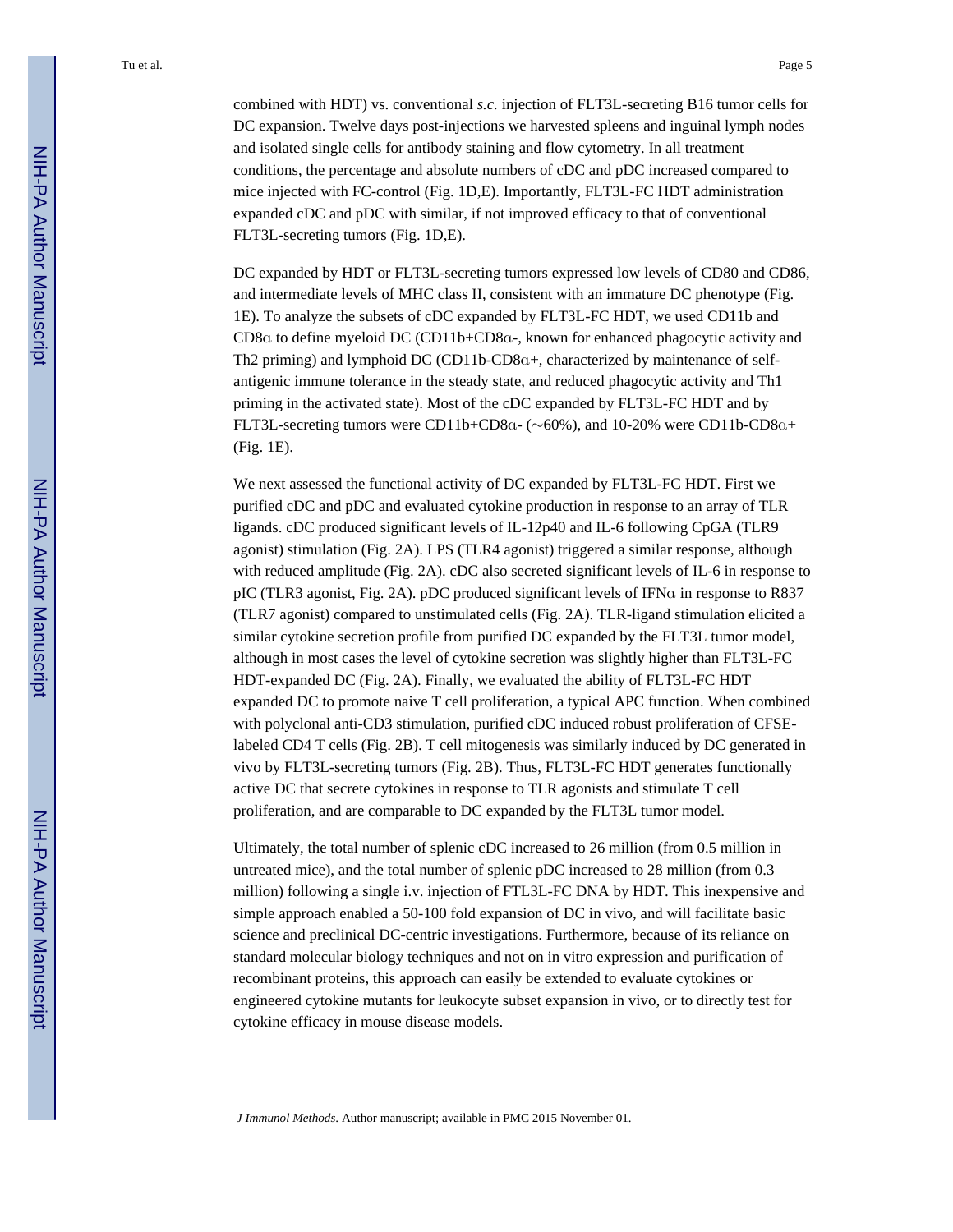## **Acknowledgments**

We thank R. Zeng for assistance with flow cytometry and experiments using implanted FLT3L-expressing B16 melanoma cells. This work was supported by DoD grant W81XWH-11-1-0512 and NIH grant AI-079320 to B.A.Z., and by the FACS Core Facility of the Stanford Digestive Disease Center under P30 DK056339. T.M.B. was supported by a diversity supplement from the NIH awarded to parent grant AI-079320. M.L. was a recipient of fellowship support under National Institutes of Health Training Grants 5 T32AI07290 and T32CA09151. K.W. was supported by the Stanford Institutes of Medicine Summer Research Program (Jessica Saal Award recipient).

## **References**

- 1. Weimershaus M, van Endert P. Preparation of dendritic cells by in vitro cultures. Methods Mol Biol. 2013; 960:351–357. [PubMed: 23329498]
- 2. Shortman K, Naik SH. Steady-state and inflammatory dendritic-cell development. Nat Rev Immunol. 2007; 7:19–30. [PubMed: 17170756]
- 3. Brasel K, De Smedt T, Smith JL, Maliszewski CR. Generation of murine dendritic cells from flt3 ligand-supplemented bone marrow cultures. Blood. 2000; 96:3029–3039. [PubMed: 11049981]
- 4. Naik SH, Proietto AI, Wilson NS, Dakic A, Schnorrer P, Fuchsberger M, Lahoud MH, O'Keeffe M, Shao QX, Chen WF, Villadangos JA, Shortman K, Wu L. Cutting edge: generation of splenic CD8+ and CD8- dendritic cell equivalents in Fms-like tyrosine kinase 3 ligand bone marrow cultures. J Immunol. 2005; 174:6592–6597. [PubMed: 15905497]
- 5. Scheicher C, Mehlig M, Zecher R, Reske K. Dendritic cells from mouse bone marrow: in vitro differentiation using low doses of recombinant granulocyte-macrophage colony-stimulating factor. J Immunol Methods. 1992; 154:253–264. [PubMed: 1401959]
- 6. Li G, Abediankenari S, Kim YJ, Campbell TB, Ito S, Graham-Evans B, Cooper S, Broxmeyer HE. TGF-beta combined with M-CSF and IL-4 induces generation of immune inhibitory cord blood dendritic cells capable of enhancing cytokine-induced ex vivo expansion of myeloid progenitors. Blood. 2007; 110:2872–2879. [PubMed: 17585053]
- 7. Li G, Kim YJ, Broxmeyer HE. Macrophage colony-stimulating factor drives cord blood monocyte differentiation into IL-10(high)IL-12absent dendritic cells with tolerogenic potential. J Immunol. 2005; 174:4706–4717. [PubMed: 15814695]
- 8. Xu Y, Zhan Y, Lew AM, Naik SH, Kershaw MH. Differential development of murine dendritic cells by GM-CSF versus Flt3 ligand has implications for inflammation and trafficking. J Immunol. 2007; 179:7577–7584. [PubMed: 18025203]
- 9. Robinson SN, Chavez JM, Pisarev VM, Mosley RL, Rosenthal GJ, Blonder JM, Talmadge JE. Delivery of Flt3 ligand (Flt3L) using a poloxamer-based formulation increases biological activity in mice. Bone Marrow Transplant. 2003; 31:361–369. [PubMed: 12634727]
- 10. Karsunky H, Merad M, Cozzio A, Weissman IL, Manz MG. Flt3 ligand regulates dendritic cell development from Flt3+ lymphoid and myeloid-committed progenitors to Flt3+ dendritic cells in vivo. J Exp Med. 2003; 198:305–313. [PubMed: 12874263]
- 11. Mach N, Gillessen S, Wilson SB, Sheehan C, Mihm M, Dranoff G. Differences in dendritic cells stimulated in vivo by tumors engineered to secrete granulocyte-macrophage colony-stimulating factor or Flt3-ligand. Cancer Res. 2000; 60:3239–3246. [PubMed: 10866317]
- 12. Polak ME, Borthwick NJ, Jager MJ, Cree IA. Melanoma vaccines: The problems of local immunosuppression. Hum Immunol. 2009; 70:331–339. [PubMed: 19405172]
- 13. Liu F, Song Y, Liu D. Hydrodynamics-based transfection in animals by systemic administration of plasmid DNA. Gene Ther. 1999; 6:1258–1266. [PubMed: 10455434]
- 14. Zhang G, Budker V, Wolff JA. High levels of foreign gene expression in hepatocytes after tail vein injections of naked plasmid DNA. Hum Gene Ther. 1999; 10:1735–1737. [PubMed: 10428218]
- 15. Cox GN, Smith DJ, Carlson SJ, Bendele AM, Chlipala EA, Doherty DH. Enhanced circulating half-life and hematopoietic properties of a human granulocyte colony-stimulating factor/ immunoglobulin fusion protein. Exp Hematol. 2004; 32:441–449. [PubMed: 15145212]
- 16. Hannum C, Culpepper J, Campbell D, McClanahan T, Zurawski S, Bazan JF, Kastelein R, Hudak S, Wagner J, Mattson J, et al. Ligand for FLT3/FLK2 receptor tyrosine kinase regulates growth of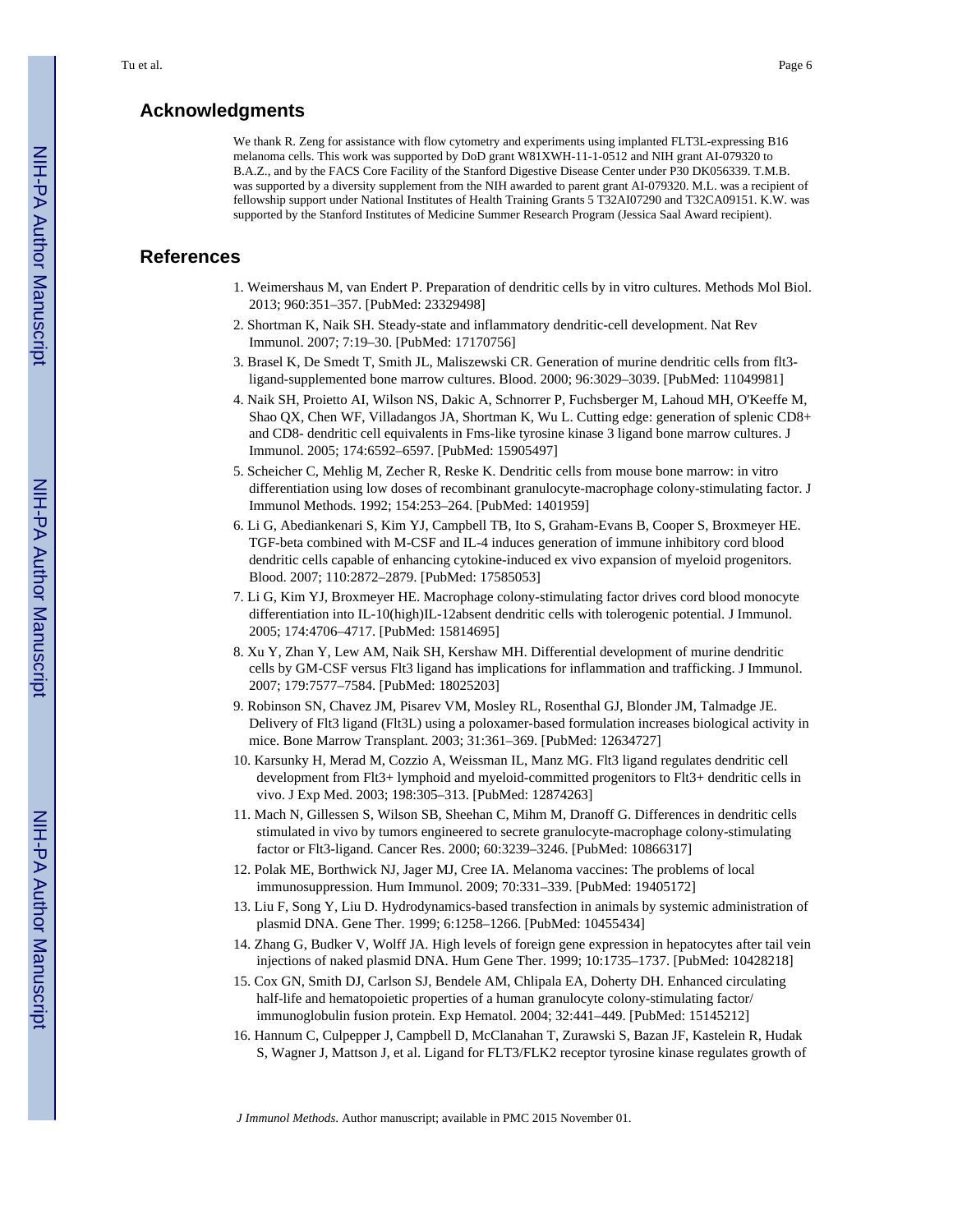Tu et al. Page 7

haematopoietic stem cells and is encoded by variant RNAs. Nature. 1994; 368:643–648. [PubMed: 8145851]

- 17. Savvides SN, Boone T, Andrew Karplus P. Flt3 ligand structure and unexpected commonalities of helical bundles and cystine knots. Nat Struct Biol. 2000; 7:486–491. [PubMed: 10881197]
- 18. Verstraete K, Savvides SN. Extracellular assembly and activation principles of oncogenic class III receptor tyrosine kinases. Nat Rev Cancer. 2012; 12:753–766. [PubMed: 23076159]

# **Abbreviations**

| <b>AUC</b>   | area under curve                      |
|--------------|---------------------------------------|
| cDC          | conventional DC                       |
| $C_{max}$    | maximum concentration                 |
| DC           | dendritic cell                        |
| $EC_{50}$    | half-maximal effective concentrations |
| <b>FLT3L</b> | Fms-like tyrosine kinase 3-ligand     |
| <b>HDT</b>   | hydrodynamic gene transfer            |
| $t_{1/2}$    | half-life                             |
| PD           | pharmacodynamics                      |
| pDC          | plasmacytoid DC                       |
| PК           | pharmacokinetics                      |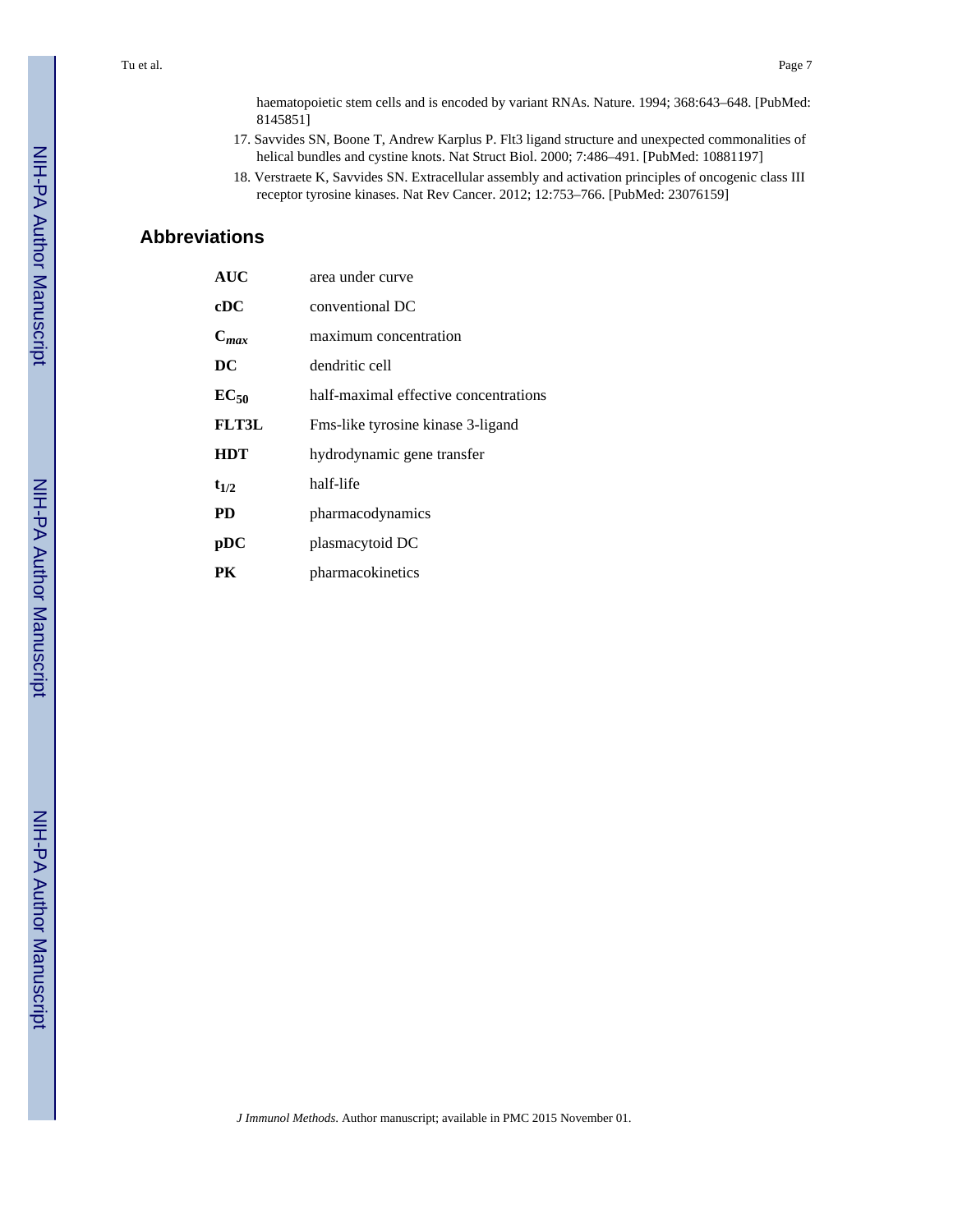# **Highlights**

**•** We engineered a novel FLT3L-immunoglobulin FC fusion construct

- **•** The FC-domain improved the plasma pharmacokinetics profile of FLT3L
- **•** Hydrodynamic gene transfer using FLT3L-FC DNA induced robust DC expansion in vivo
- **•** FLT3L-FC protein produced in vivo spontaneously dimerized to enable FLT3 signaling
- **•** Splenomegaly is an effective pharmacodynamic readout for FLT3L action in vivo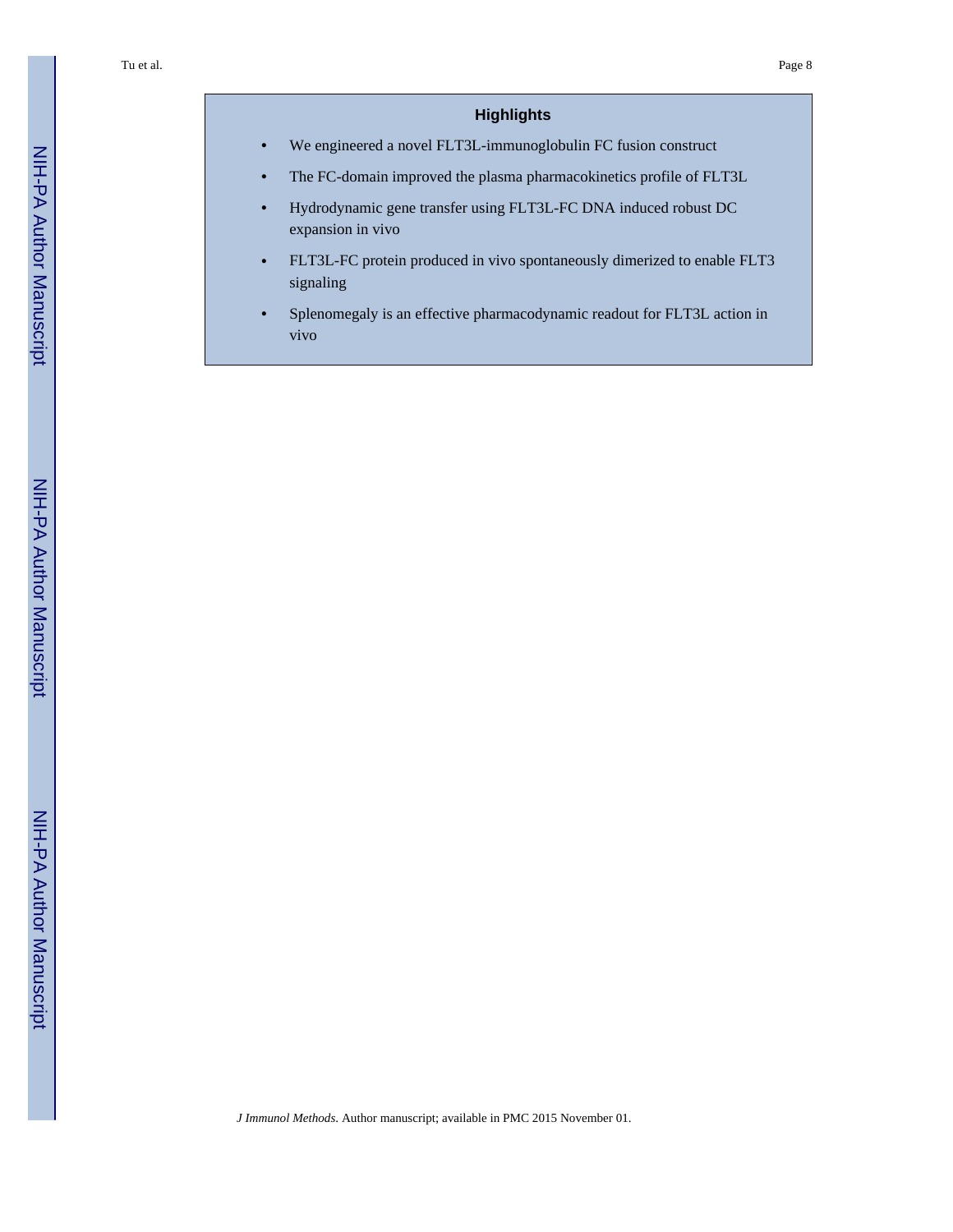Tu et al. Page 9



#### **Fig. 1.**

Robust expansion of dendritic cells in vivo by FLT3L-FC HDT. (A) Pharmacokinetics. Mice were injected with recombinant FLT3L or FLT3L-FC protein (10μg i.p.) or FLT3L-FC DNA by HDT (10μg i.v.). Plasma was collected at the indicated timepoints and FLT3L levels determined by ELISA. n=3 mice per group, mean ±SEM. (B) FLT3L-FC dimerization in vivo. Western analysis of plasma from FLT3L-FC HDT mice taken 12 days post-injection using anti-FLT3L antibody (reducing (β-mercaptoethanol) or non-reducing conditions). Purified recombinant FLT3L-FC used as a control: two FLT3L-specific bands (monomers) were detected under reducing conditions (the upper band is a more-glycosylated form), whereas homodimers were detected under non-reducing conditions. Similar FLT3L-specific bands (monomers in reducing conditions and homodimers in non-reducing conditions) were detected in plasma following FLT3L-FC HDT. (C) Pharmacodynamics. Mice were injected with the indicated gram quantities of FLT3L-FC by HDT and spleen weight/splenocyte numbers determined 12 days later.  $n=3$  mice mice per group, mean  $\pm$ SEM, \*\* p<0.01, \*\*\*p<0.001 by t-test compared to untreated controls. (D) Spleen (SPL) and inguinal lymph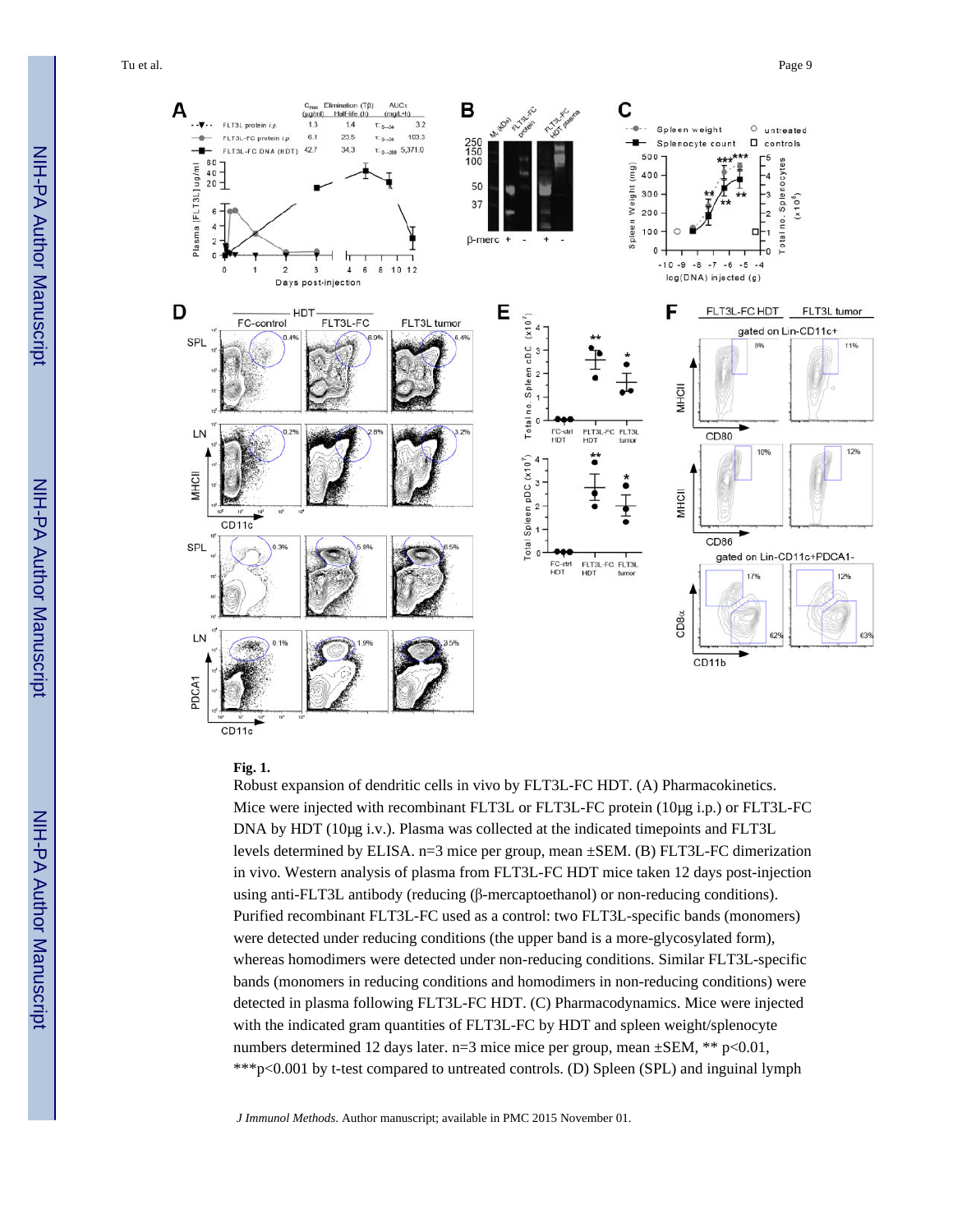node (LN) cells from mice injected with FC-control or FLT3L-FC by HDT, or s.c. with 5×10<sup>6</sup> FLT3L-secreting B16 tumor cells were harvested 12 days post-injection, stained for cDC (Lin-CD11c+MHCII+, upper plots) and pDC (Lin-CD11c+PDCA1+, lower plots). (E) Absolute numbers of cDC and pDC in the spleen. n=3 mice/group, mean±SEM, \*p<0.05, \*\*p<0.01 by t-test compared to FC-control (FC-ctrl). (F) DC immunophenotype. Spleen DC (Lin-CD11c+) from FLT3LFC HDT or FLT3L tumor mice were stained for MHC class II and CD80 or CD86 (upper plots). Spleen cDC (Lin-CD11c+PDCA1-) were stained for CD8α and CD11b (lower plots). Flow cytometry data are of one mouse representative of three mice with similar phenotype.